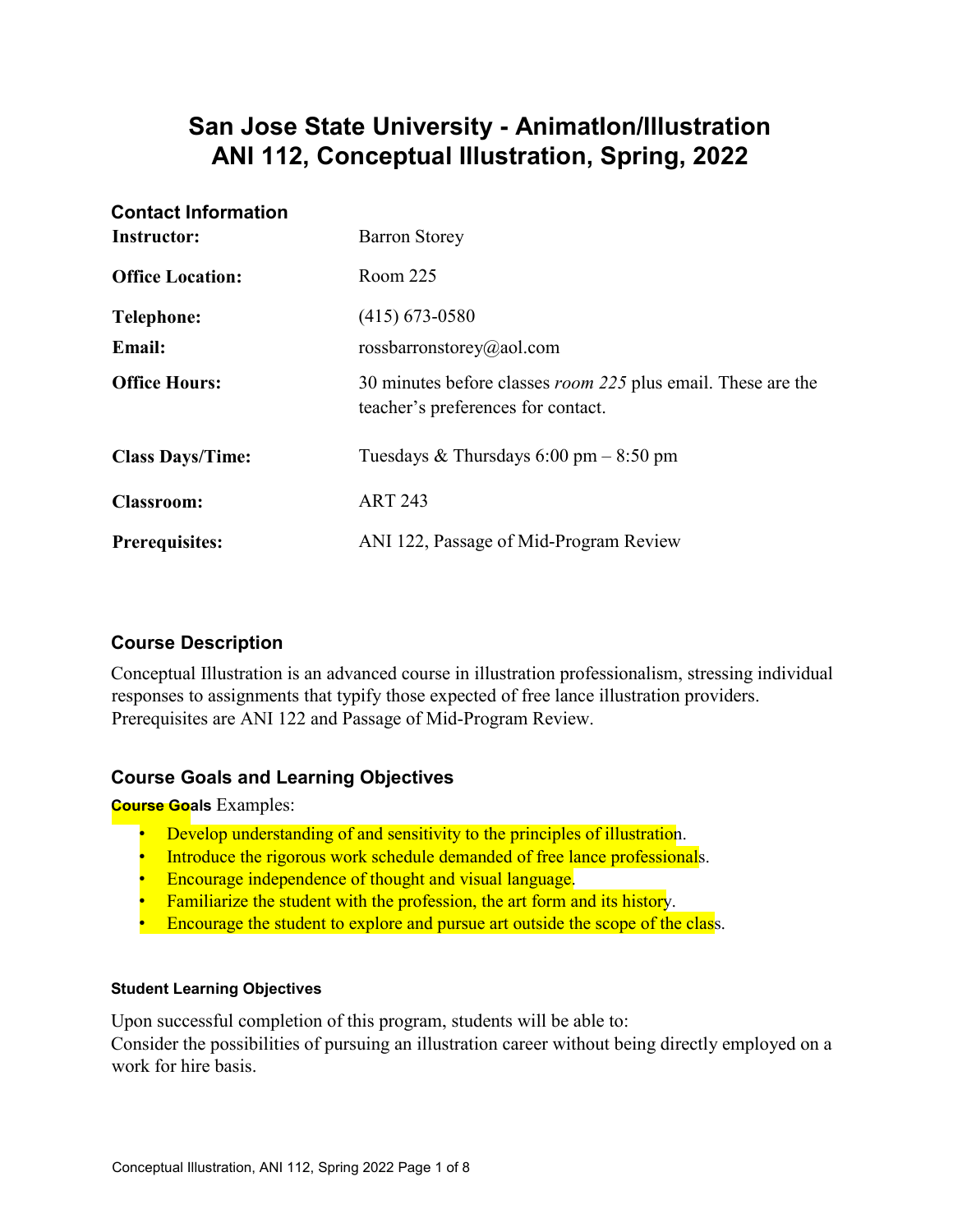- Understand differences in the processes of illustration assignments, quick turn around, long development, personal objectives and interests, reportage and visual journalism, use of unusual materials and different states of mind, varieties of promotion, client contact and business practices
- See the relationship between the objectives of the illustrator and the responsibilities of good citizenship, community and world events
- Develop a sense of the qualities that are important to the illustrator from clarity and readability to originality and credibility

### **Required Texts/Readings**

There are no required readings for this course, however the following books and other publications are recommended:

"The Shape of Content" Ben Shahn "The Art Spirit" Robert Henri "Art of the Western World" Michael Wood "The Shock of the New" Robert Hughes "Ways of Seeing" John Berger The Illustrators Annual (Publication of the New York Society of Illustrators) "Understanding Comics" Scott McCloud

Other publications of interest: "American Illustration" "European Illustration" "Print" (magazine) "Graphis" (magazine) "CA" (magazine)

### **Course Requirements and Assignments**

- 1. "Generations". What went before, came next and what followed. History, personal or otherwise. An exploration of research, creation of art elements independently of how they will be used in final combination. Different artistic treatments for each "bit" emphasized.
- 2. "The Crew of You". Characters created from different aspects of the artist's personality come together in a world created with set design and three dimensional modeling to produce an illustration that could inspire potential backers of a story telling project.
- 3. Text illustration. A given manuscript illustrated in three ways with three different printing limitations: Iconic cover design in graphic simplicity, Pictorial spread in full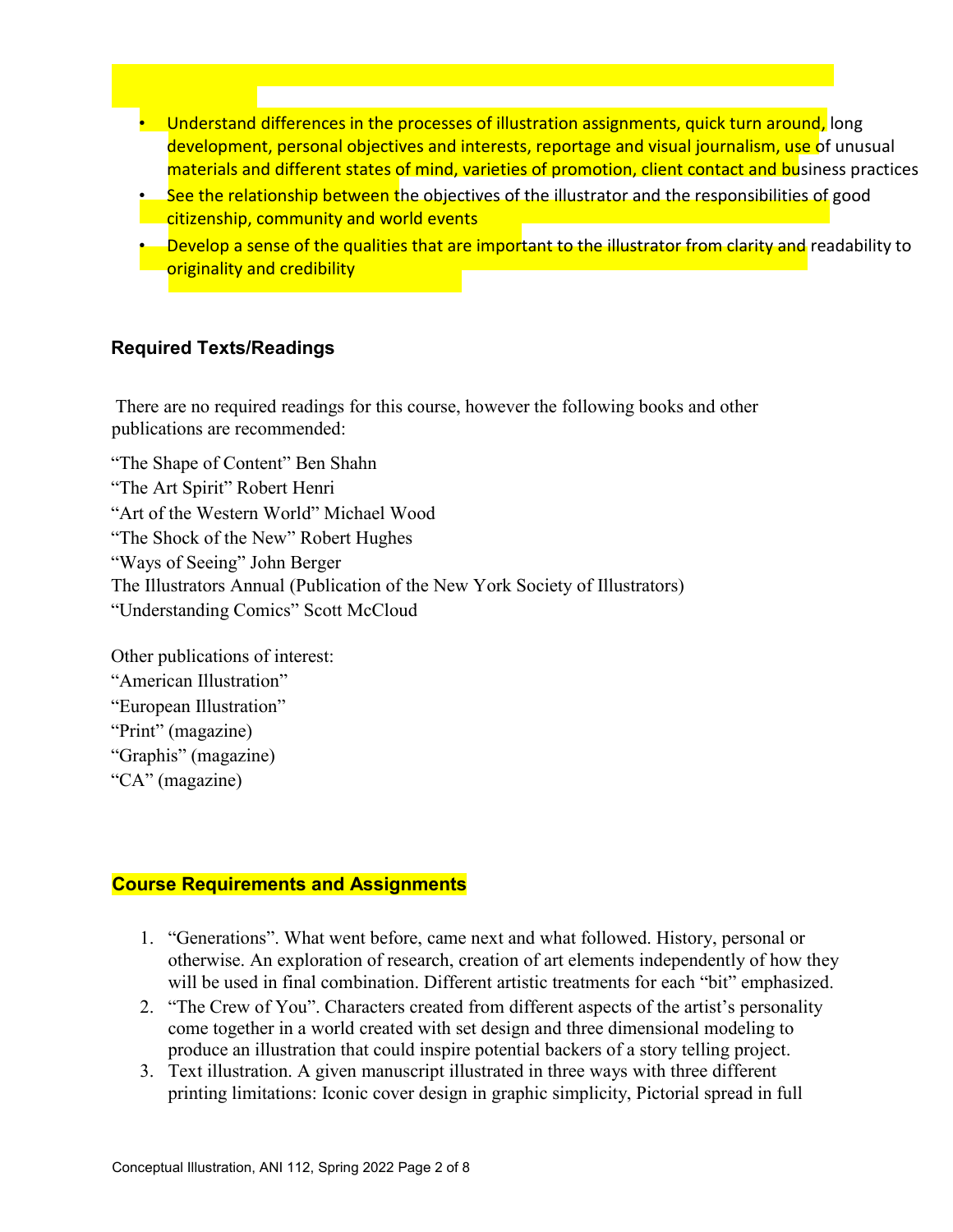color, Character study in two colors only. Usual author of the script for this assignment is Steven Millhauser, but other texts may be assigned.

- 4. "Pro / Con". An examination of editorial opinion illustration presented with an attitude of total advocacy—no subtlety allowed whether positive or negative. Based on issues that are presently in public discourse. Final work must be done in class, within one class period.
- 5. "Location". An abbreviated field trip reportage assignment stressing perceptive observation and drawing on the spot, such drawings to be enhanced by additional studio work without losing the effect of the on location immediacy. 6. "I Love You" Creating a work specifically to be given to a person in the artist's life. Learning how to anticipate and serve another person's needs and preferences in acknowledgement of that person's influence on the artist.

Assignments do not have specific weight in overall evaluation. As in an illustrator's career, it is overall performance that counts. However, if a percentage is required, it would be: 25% for "Generations", 25% for "Crew of You". The remaining assignments would divide the remaining 50% evenly with a non graded assignment at the end of the class.

## **Grading Policy**

*Grades are based on overall performance, improvement and class participation. The assessment of participation is based on class events. Attendance per se, is not a component in this evaluation. Grades include plusses and minuses. The college requires the following text to appear in this syllabus:* 

## **Classroom Protocol***.*

*Students are expected to be on time, to provide explanations for absence, and to behave in a professional manner within reasonable limits of safety and classroom order. Cellphone usage should be limited to important concerns only. Laptop computers are allowed but restricted to applications that are classwork related.* 

## **University Policies**

- *University Policies: the link below contains university-wide policy information relevant to all courses, such as academic integrity, accommodations, etc.*
- *<http://www.sjsu.edu/gup/syllabusinfo/>* **Course Schedule**

The instructor reserves the right to set deadlines for assignments as well as the order in which they are given in accordance with his perception of class needs and dynamics. There is no final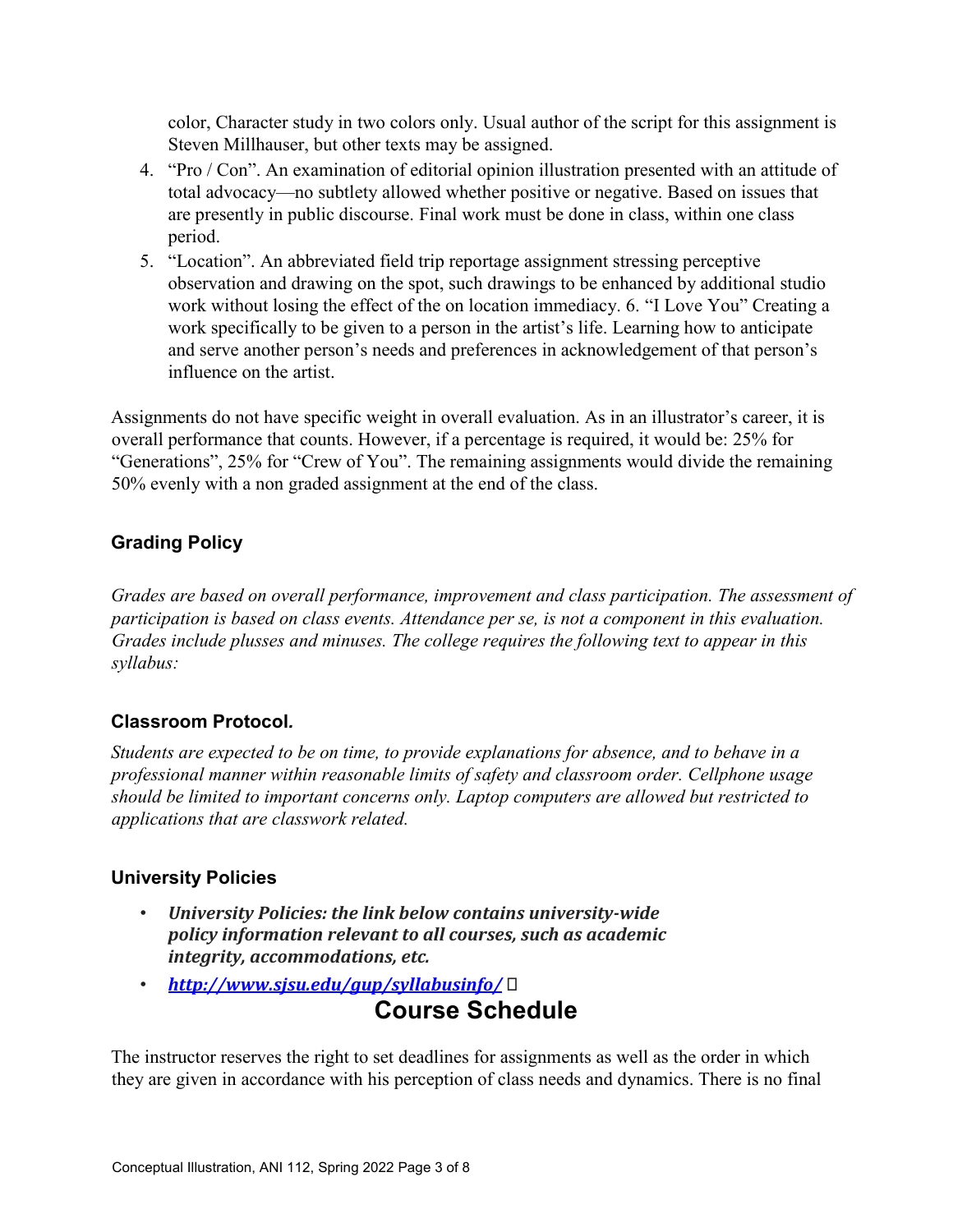exam in this course presently though this may change if such an exam is required by the university. If so, a final exam will take place in the last week of the semester and will consist of a required showing in digital form of completed work from the semester.

## **COURSE SCHEDULE: ANI-112, CONCEPTUAL ILLUSTRATION Spring , 2022 Week 1:**

- **Th: Introductory discussion. The realities of illustration careers Free lance vs. employment; team standards vs. a unique visual "voice" First day drawings: portraits for roll sheet Image communication basics: "The Big Triangle" Assignment: "Generations" Th "Round table" "Generations" presentations**
- **Pin up of first "bit" Discussion: Scale of undertaking, seriousness ;**

#### **Week 2:**

- **T: Slideshow: "Bits" process in professional work Art of multiples: combines, collage, assemblage Appropriate ways of combining images**
- **Th: First two bits evaluated**

#### **Week 3:**

- **T: Demo and exercise: mounting, use of materials Two more "bits" pin up, Critique**
- **Th: All six bits to class with backing surface Workshop: Commitment vs. planning**

#### **Week 4:**

- **T: New assignment presentation: "Crew of You", First goal: character designs; discussion of archtypes**
- **Th: Final presentation: "Generations". Critique and prize for best work**

#### **Week 5:**

- **T: Character design presentation, modeling characters in clay, Photographing models Set design principles / assignment: Three designs Exercise: French Revolution**
- **Th: Critique of set designs. Assignment: Maquette of chosen set design**

#### **Week 6:**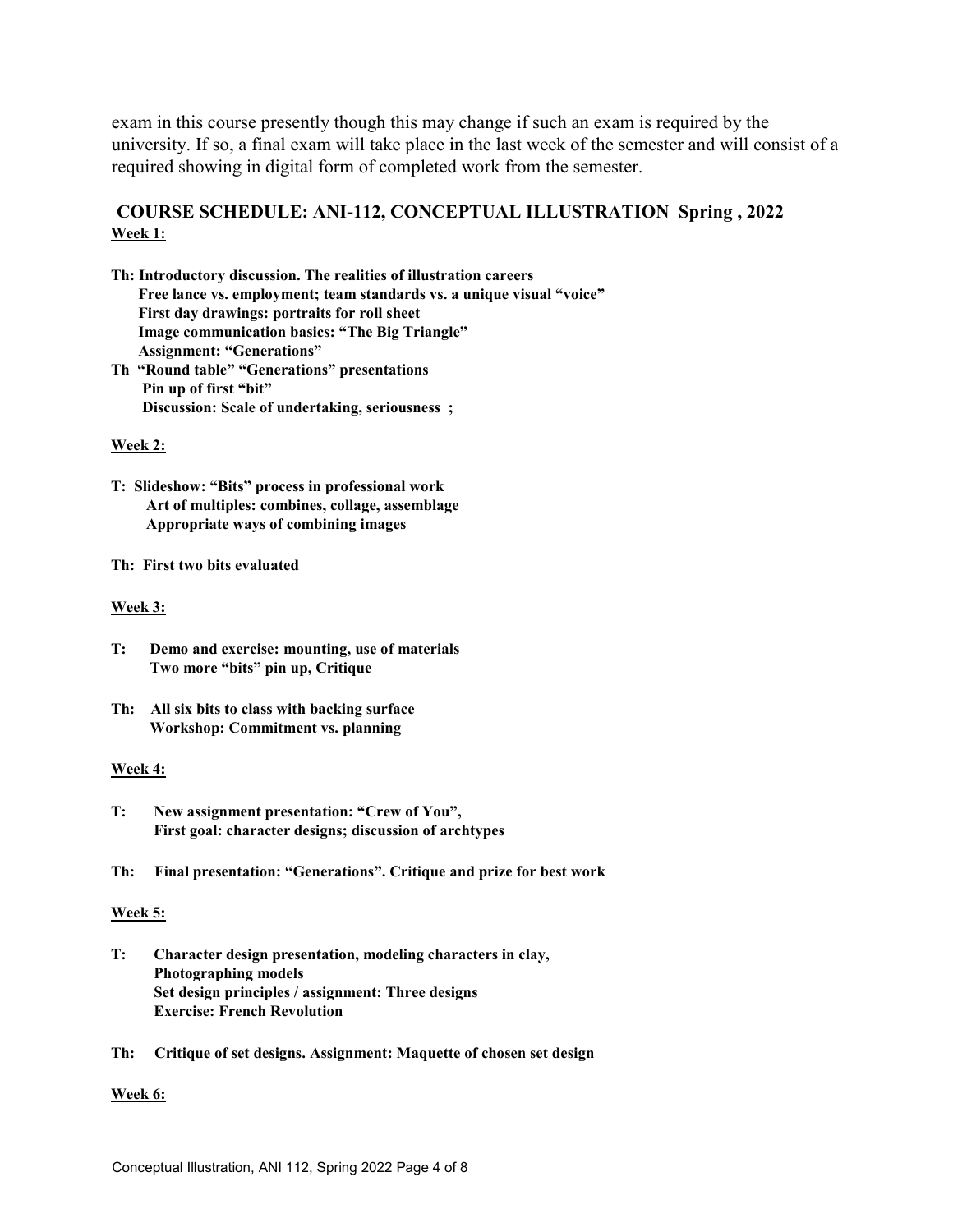**T: "Light Day". Set model maquettes lit with flashlights and other light sources Lit sets photographed, comps assigned** 

**Th: "Crew of You" comps presented, critiqued** 

#### **Week 7:**

**T: New assignment: Fiction, icon, scene, character(s). Manuscripts handed out. Thumbnailing exercises. Comps assigned Th: Finish of "Crew of You" due. Critique, prize** 

#### **Week 8:**

| T: | Pin up of fiction comps; critique |
|----|-----------------------------------|
|    | "Verb lists" and other exercises  |

**Th: "The Big Heads" Chalk drawings at mural size. Collaborative exercise** 

#### **Week 9:**

**T: Finishes due on text assignment. Critique, prize** 

**Th: Issues. Explanation of "Pro / Con" assignment. Discussion of topics for Class 'Zine. First name of zine ideas.** 

#### **Week 10:**

**T: "Pro / Con" In class creation of issue driven illustration.** 

**Th: New assignment: 'San Jose Stereotypes'. Location photographic research gathering, partnering with another student. Photo realist art examined, grid exercise** 

#### **Week 11:**

**T: In class workshop on photo realist (grid) background for S.J. Stereotypes** 

**Th: Finish due on S.J. Stereotypes. Critique, prize. Finalizing theme and name for class "zine". Bristol given out. Size decided.** 

#### **Week 12:**

**T: Presentation of previous zines. Comps assigned** 

**Th: Zine comps reviewed. Icons, lettering and signatures created in class, editor Selected** 

#### **Week 13:**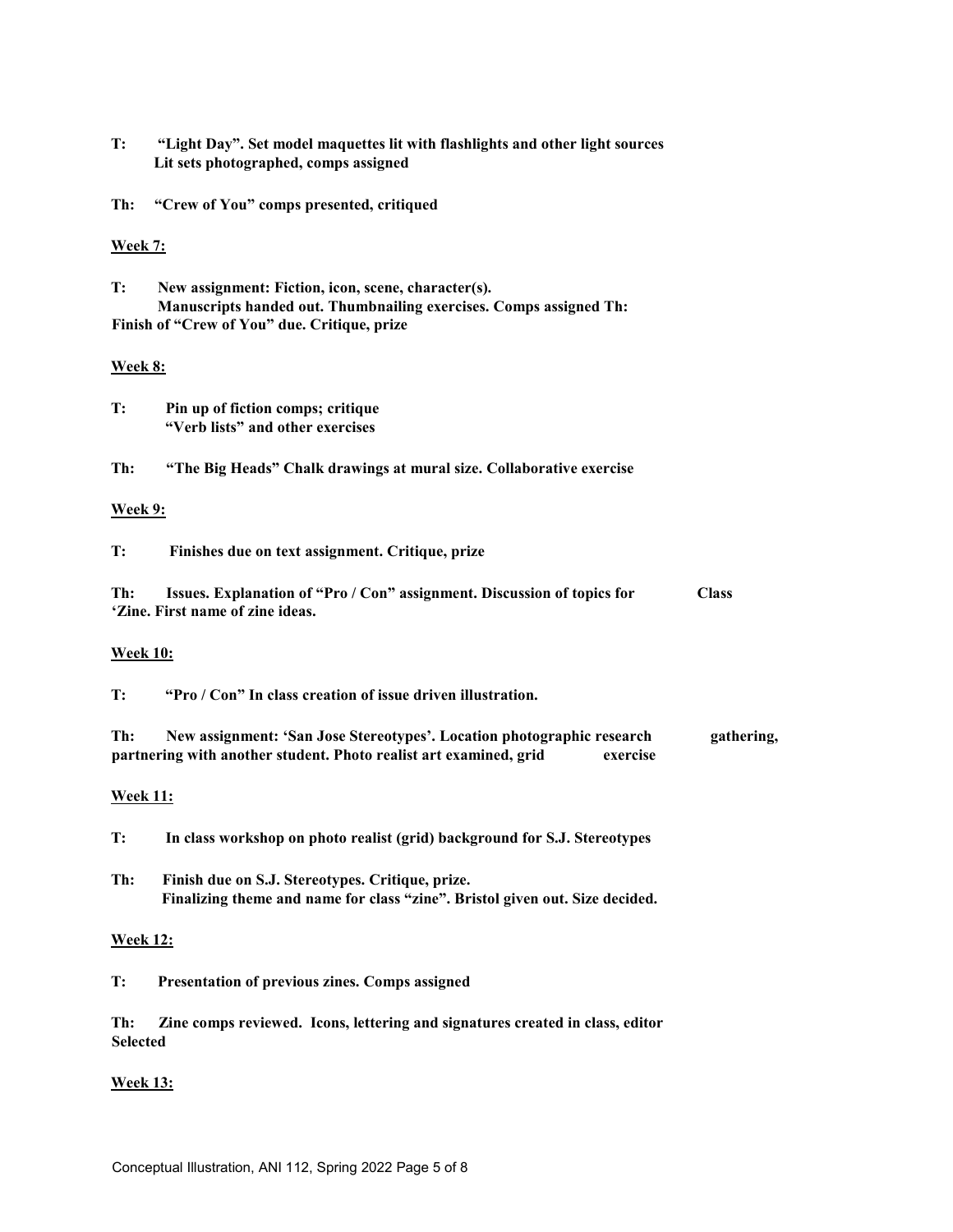**T: Zine page finishes due. Page order determined. Printing "dummy" made. Pages Cut, taped to make printing boards. Students take boards to get copies. Decision on cover, editorial statement collected** 

**Th: (if possible) Copies folded, collated,collected for final cover and extra pages to be Created. New assignment: "Mask" three dimensional painted object** 

#### **Week 14:**

**T: Building of 3D mask. Demos. Workshopping. Background for object discussed.** 

**Th: Magazines assembled, trimmed and distributed.** 

#### **Week 15:**

**T: Display of Mask assignment results. Final assignment (TBA)** 

**Th: Teacher's personal journals brought in. Discussion of the particulars of journal keeping and review of student journals.** 

#### **Week 16:**

**T: Presentation of final (TBA) assignment. No final examination in this class.** 

Note: Teacher reserves the right to change assignments, due dates and other activities **Students will be notified of adjustments.** 

#### **LIBRARY LIASON:**

**For assistance in finding library resources, contact MLK Librarian Paul Kauppila,**  Paul.Kauppila@sjsu.edu

| Week | Date | <b>Topics, Readings, Assignments, Deadlines</b> |
|------|------|-------------------------------------------------|
|      |      |                                                 |
|      |      |                                                 |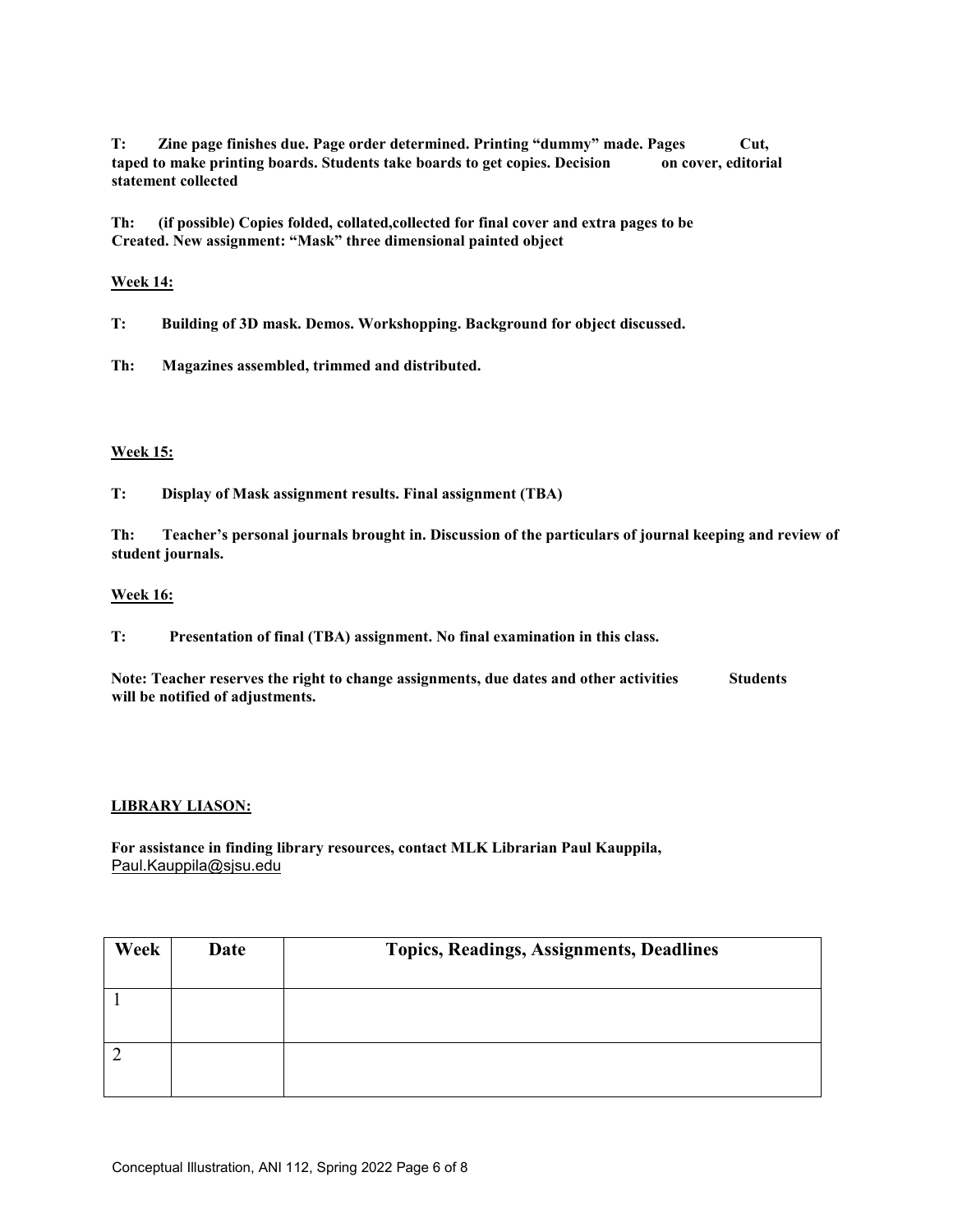| 3              |             |                                          |
|----------------|-------------|------------------------------------------|
| $\overline{4}$ |             |                                          |
| 5              |             |                                          |
| 6              |             |                                          |
|                |             |                                          |
| Week           | <b>Date</b> | Topics, Readings, Assignments, Deadlines |
|                |             |                                          |
| $\overline{7}$ |             |                                          |

### Course Description

Emphasis on individual expression and personal direction. Additional Information

The University has required the inclusion of additional statements in the revised format of the syllabus. They are listed below:

"Success in this course is based on the expectation that students will spend, for each unit of credit, a minimum of 45 hours over the length of the course (normally 3 hours per unit per week with 1 of the hours used for lecture) for instruction or preparation/studying or course related activities including but not limited to internships, labs, clinical practica. Other course structures will have equivalent workload expectations as described in the syllabus."

## On Grading:

*University Syllabus Policy S16-9 [\(http://www.sjsu.edu/senate/docs/S16-9.pdf\)](http://www.sjsu.edu/senate/docs/S16-9.pdf) University Attendance and Participation policy F15-12 [\(http://www.sjsu.edu/senate/docs/F15-12.pdf\)](http://www.sjsu.edu/senate/docs/F15-12.pdf)*

"This course must be passed with a C- or better as a CSU graduation requirement."

### University Policies

Per University Policy S16-9, university-wide policy information relevant to all courses, such as academic integrity, accommodations, etc. will be available on Office of Graduate and